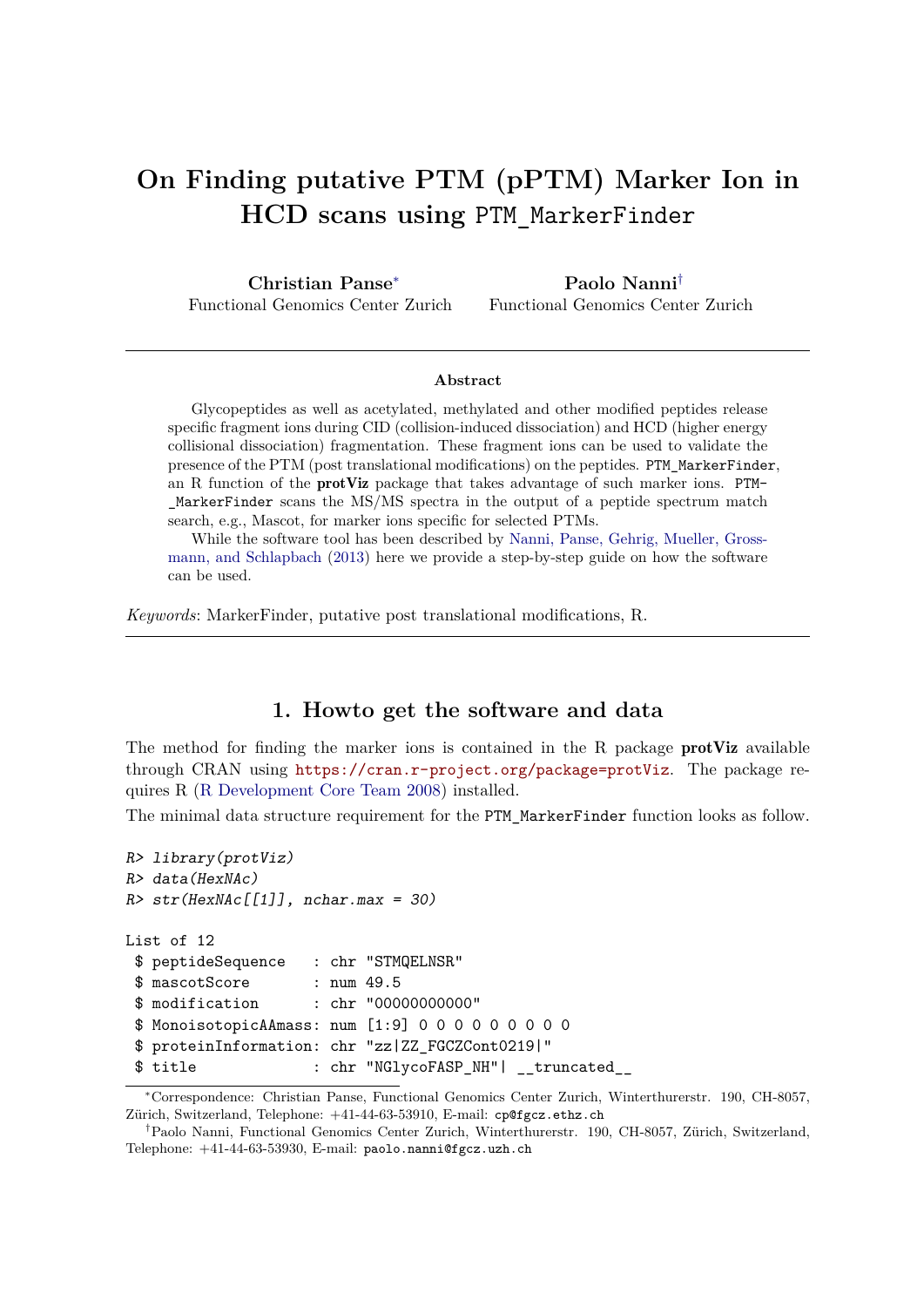| $$$ pepmass    | : num 533 |            |                                             |
|----------------|-----------|------------|---------------------------------------------|
| \$ charge      | : num 2   |            |                                             |
| $$s$ cans      |           | : num 2659 |                                             |
| \$ rtinseconds |           | : num 1846 |                                             |
| mZ             |           |            | : num $[1:150]$ 101 104 105 110 112         |
| \$ intensity   |           |            | : num $[1:150]$ 369.3 2860 37.3 103.8 190.7 |

Here we have listed the HexNAc data which is included in protViz.

 ${\rm prot} {\rm \bf Vir}$  also provides and perl script  ${\rm prot} {\rm \bf Vir\_mascotData}.$   ${\rm \bf plan}$  taking mascot server dat files as input and producing RData output.

```
$ /usr/local/lib/R/site-library/protViz/exec/protViz_mascotDat2RData.pl \
 -d=/usr/local/mascot/data/20130116/F178287.dat \
 -m=$HOME/mod_file
```
mascotDat2RData.pl requires the mascot server mod\_file keeping all the configured modification of the mascot server.

In theory PTM\_MarkerFinder can process the output of any search engine for peptide identification. It is up to the R user writing a wrapper script converting the output of any particular peptide identification search engine to the data structure listed above.

# **2. Finding the Marker Ions**

#### **2.1. HexNAc – Example**

PTM\_MarkerFinder can search for any Marker ion series. The next lines define the HexNAc\_MarkerIons.

```
R> HexNAc_MarkerIons <- c(126.05495, 138.05495, 144.06552,
      + 168.06552, 186.07608, 204.08665)
```
The lines below configure the modification information used by the search engine. The HexNAc modification below is described on unimod [http://www.unimod.org/modifications](http://www.unimod.org/modifications_view.php?editid1=43)\_ [view.php?editid1=43](http://www.unimod.org/modifications_view.php?editid1=43).

```
R> ptm.0 <- cbind(AA = "-",
+ mono = 0.0, avg = 0.0, desc = "unmodified", unimodAccID = NA)
R>ptm.1 \leftarrow \text{cbind}(AA='N',+ mono = 317.122300, avg = NA, desc = "HexNAc",
          unimodAccID=2)R> ptm.2 <- cbind(AA='M',
+ mono = 147.035400, avg = NA, desc = "Oxidation",
+ unimodAccID=1)
R > m \leftarrow as.data-frame(rbind(ptm.0, ptm.1, ptm.2))
```
<span id="page-1-0"></span><sup>&</sup>lt;sup>1</sup>The prefix  $\text{protViz}_$  is used to benefit from the bash tab completion.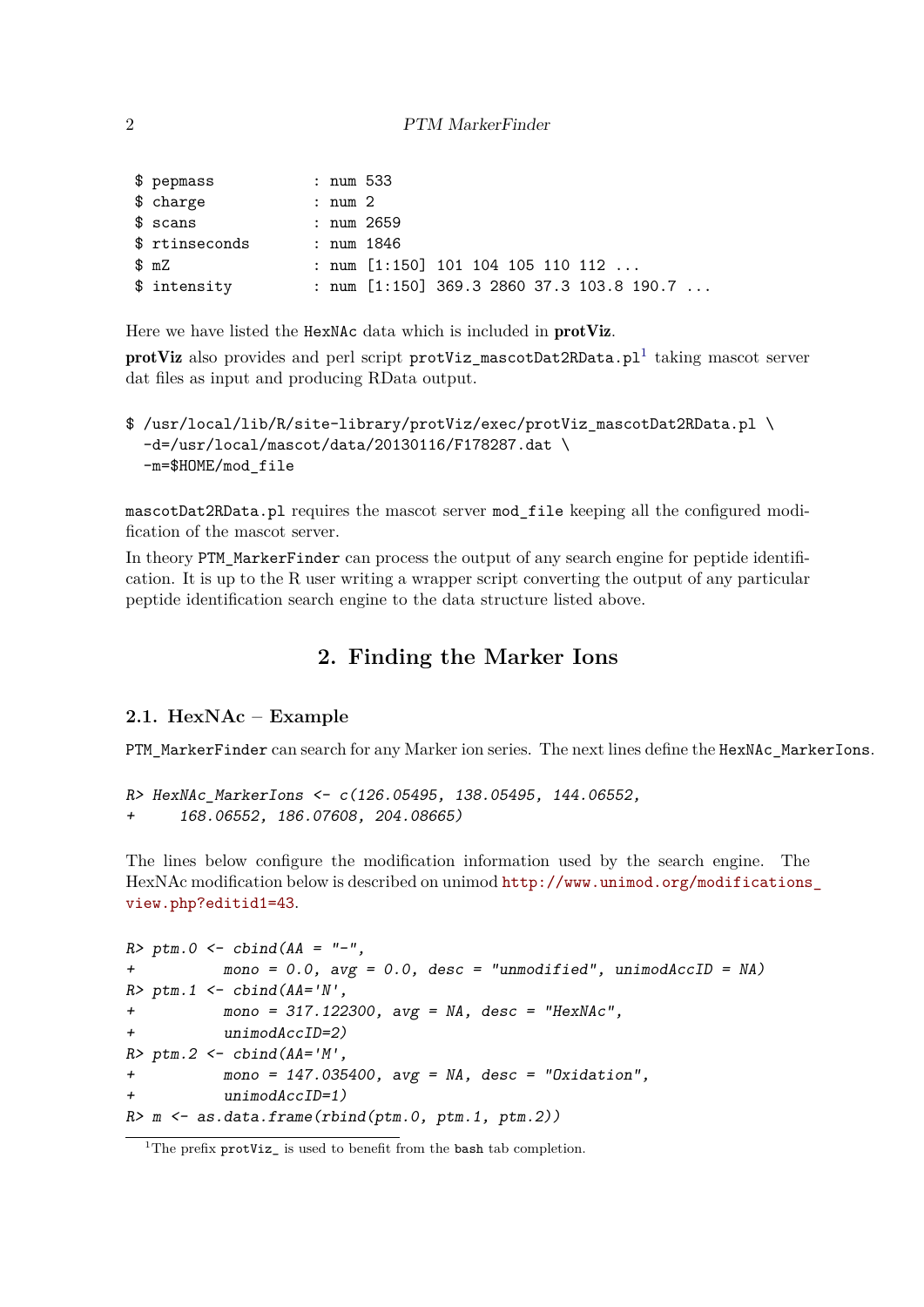PTM\_MarkerFinder is called.

```
R> S <- PTM_MarkerFinder(data = HexNAc,
+ modification = m$mono,
+ modificationName = m$desc,
+ minMarkerIntensityRatio = 3,
+ itol_ppm = 20,
+ mZmarkerIons = HexNAc_MarkerIons)
```
The content of S can be seen in the Table below.

| scans | mZ     | markerIonMZ | markerIonIntensity | markerIonMzError | markerIonPpmError    | query | pepmass | peptideSequence       | modification     |
|-------|--------|-------------|--------------------|------------------|----------------------|-------|---------|-----------------------|------------------|
| 3687  | 126.06 | 126.05      | 9945.00            | $-0.00$          | $-0.64257649497898$  |       | 713.36  | <b>IMNVTTDSLTK</b>    | 0001000000000    |
| 3687  | 138.06 | 138.05      | 1933.00            | $-0.00$          | -2.49175522390729    | 4     | 713.36  | <b>IMNVTTDSLTK</b>    | 0001000000000    |
| 3687  | 144.07 | 144.07      | 412.30             | $-0.00$          | -1.59649326794302    | 4     | 713.36  | <b>IMNVTTDSLTK</b>    | 0001000000000    |
| 3687  | 168.07 | 168.07      | 810.20             | $-0.00$          | -2.36811844277867    | 4     | 713.36  | <b>IMNVTTDSLTK</b>    | 0001000000000    |
| 3687  | 204.09 | 204.09      | 3273.00            | $-0.00$          | -1.74435407225623    | 4     | 713.36  | <b>IMNVTTDSLTK</b>    | 0001000000000    |
| 2540  | 126.06 | 126.05      | 2945.00            | $-0.00$          | -0.825036336847078   | 6     | 490.56  | <b>HSFNGNQSTFK</b>    | 0000001000000    |
| 2540  | 138.06 | 138.05      | 759.20             | $-0.00$          | -10.3725737215287    | 6     | 490.56  | <b>HSFNGNQSTFK</b>    | 0000001000000    |
| 2540  | 144.07 | 144.07      | 195.40             | $-0.00$          | $-0.118001850879316$ | 6     | 490.56  | <b>HSFNGNQSTFK</b>    | 0000001000000    |
| 2540  | 168.07 | 168.07      | 262.90             | $-0.00$          | $-0.916308466469431$ | 6     | 490.56  | <b>HSFNGNQSTFK</b>    | 0000001000000    |
| 2540  | 186.08 | 186.08      | 188.50             | $-0.00$          | -2.95577150125756    | 6     | 490.56  | <b>HSFNGNQSTFK</b>    | 0000001000000    |
| 2540  | 204.09 | 204.09      | 998.40             | $-0.00$          | -1.5189603491234     | 6     | 490.56  | <b>HSFNGNOSTFK</b>    | 0000001000000    |
| 4393  | 126.06 | 126.05      | 13620.00           | $-0.00$          | -1.03922824020165    | 9     | 891.41  | <b>EASGLSDNETEWLK</b> | 0000000010000000 |
| 4393  | 138.06 | 138.05      | 3798.00            | $-0.00$          | -0.420122390602973   | 9     | 891.41  | <b>EASGLSDNETEWLK</b> | 0000000010000000 |
| 4393  | 168.07 | 168.07      | 1526.00            | $-0.00$          | $-0.642606113437682$ | 9     | 891.41  | <b>EASGLSDNETEWLK</b> | 0000000010000000 |
| 4393  | 186.08 | 186.08      | 1014.00            | $-0.00$          | -0.983467730223809   | 9     | 891.41  | <b>EASGLSDNETEWLK</b> | 0000000010000000 |
| 4393  | 204.09 | 204.09      | 5041.00            | $-0.00$          | -1.06817259804309    | 9     | 891.41  | EASGLSDNETEWLK        | 0000000010000000 |
| 2739  | 126.06 | 126.05      | 7327.00            | $-0.00$          | $-0.690174721011021$ | 10    | 665.59  | NA                    | <b>NA</b>        |
| 2739  | 138.05 | 138.05      | 1963.00            | $-0.00$          | -0.311470082107949   | 10    | 665.59  | NA                    | NA               |
| 2739  | 144.07 | 144.07      | 468.60             | $-0.00$          | $-0.5344787486255$   | 10    | 665.59  | NA                    | <b>NA</b>        |
| 2739  | 168.07 | 168.07      | 624.30             | $-0.00$          | -0.642606113437682   | 10    | 665.59  | NA                    | NA               |
| 2739  | 204.09 | 204.09      | 2496.00            | $-0.00$          | -0.622284313992652   | 10    | 665.59  | NA                    | NA               |

Table 1: Result

R> summary(S)

| scans  |                     | mZ                                                   | markerIonMZ                  |     | markerIonIntensity |      |  |
|--------|---------------------|------------------------------------------------------|------------------------------|-----|--------------------|------|--|
|        |                     | 2540:6 Min. :126.1 Min. :126.1                       |                              |     | Min. : 188.5       |      |  |
|        |                     | 2739:5 1st Qu.:138.1 1st Qu.:138.1 1st Qu.: 624.3    |                              |     |                    |      |  |
|        |                     | 3687:5 Median : 144.1 Median : 144.1 Median : 1526.0 |                              |     |                    |      |  |
| 4393:5 |                     | Mean :159.5                                          | Mean :159.5                  |     | Mean : 2838.1      |      |  |
|        |                     | 3rd Qu.:186.1 3rd Qu.:186.1 3rd Qu.: 3273.0          |                              |     |                    |      |  |
|        |                     | Max. : 204.1 Max. : 204.1 Max. : 13620.0             |                              |     |                    |      |  |
|        | markerIonMzError    |                                                      | markerIonPpmError query      |     |                    |      |  |
|        |                     | Min. :-0.0014320 -0.642606113437682: 2               |                              |     |                    | 10:5 |  |
|        |                     |                                                      |                              |     |                    |      |  |
|        | 1st Qu.:-0.0003100  |                                                      | $-0.118001850879316: 1$ 4:5  |     |                    |      |  |
|        |                     | Median :-0.0001310 -0.311470082107949: 1 6:6         |                              |     |                    |      |  |
|        |                     | Mean :-0.0002436 -0.420122390602973: 1 9:5           |                              |     |                    |      |  |
|        |                     | 3rd Qu.:-0.0000870 -0.5344787486255 : 1              |                              |     |                    |      |  |
|        | $Max. : -0.0000170$ |                                                      | $-0.622284313992652: 1$      |     |                    |      |  |
|        |                     |                                                      | $(0$ ther $)$                | :14 |                    |      |  |
|        | pepmass             |                                                      | peptideSequence modification |     |                    |      |  |
|        |                     | Min. :490.6 EASGLSDNETEWLK:5 00000000100000000:5     |                              |     |                    |      |  |
|        |                     | 1st Qu.:490.6 HSFNGNQSTFK :6  0000001000000 :6       |                              |     |                    |      |  |
|        | Median :665.6       | IMNVTTDSLTK :5 0001000000000 :5                      |                              |     |                    |      |  |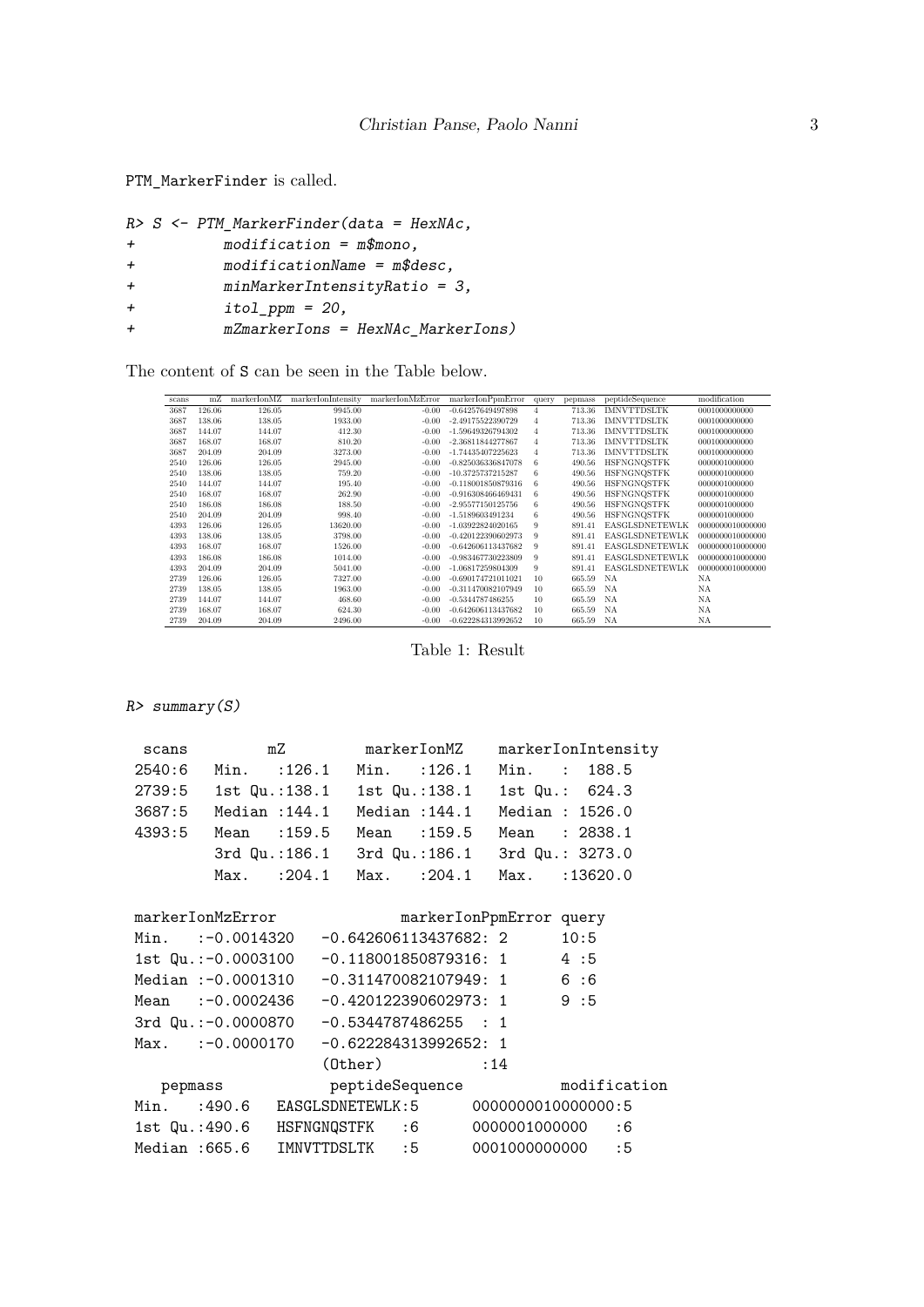Mean :680.7 NA :5 NA :5 3rd Qu.:713.4 Max. : 891.4

**Some overview graphics** just an overview of the sample data set HexNAc.

```
R > op \leq par(mfrow = c(2, 2), mar = c(4, 4, 4, 1))R> dump <- lapply(split(S, S$query),
+ function(x){
+ plot(x$mZ, x$markerIonIntensity,
+ type = 'h',+ col = 'lightblue',
+ cex = 2,
+ ylab = 'intensity', xlab='m/z',
+ xlim = range(c(HexNAc MarkerIons,
+ max(HexNAc_MarkerIons)
+ + 0.1 * (max(HexNAc_MarkerIons) - min(HexNAc_MarkerIons)),
+ min(HexNAc_MarkerIons)
+ - - 0.1 * (max(HexNAc MarkerIons) - min(HexNAc MarkerIons)))),
+ ylim = range(S$markerIonIntensity),
+ log = 'y',+ main = paste("scan=", unique(x$scans),
+ "/query=", unique(x$query), sep=''));
+ text(x$mZ, x$markerIonIntensity,
+ round(x$mZ,2),col='red',cex=0.7)
+ }
+ )
R> par(op)
```
Figure [1](#page-4-0) dislays the output of PTM\_MarkerFinder.

#### **2.2. Reshaping the output and export**

The R method reshape transforms the data frame S from a long format to a wide format.

```
R > names (S) [4] \leq "mII"
R > S. wide \leq reshape(S[, c(1, 7, 3, 4)],
+ direction = 'wide',
+ timevar = "markerIonMZ",
+ idvar = c('scans','query'))
R>
```
export as comma separeted file

```
R> write.table(S.wide,
          file = file.path(tempdir(), "HexMAC PTM markerFinder.csv"),
```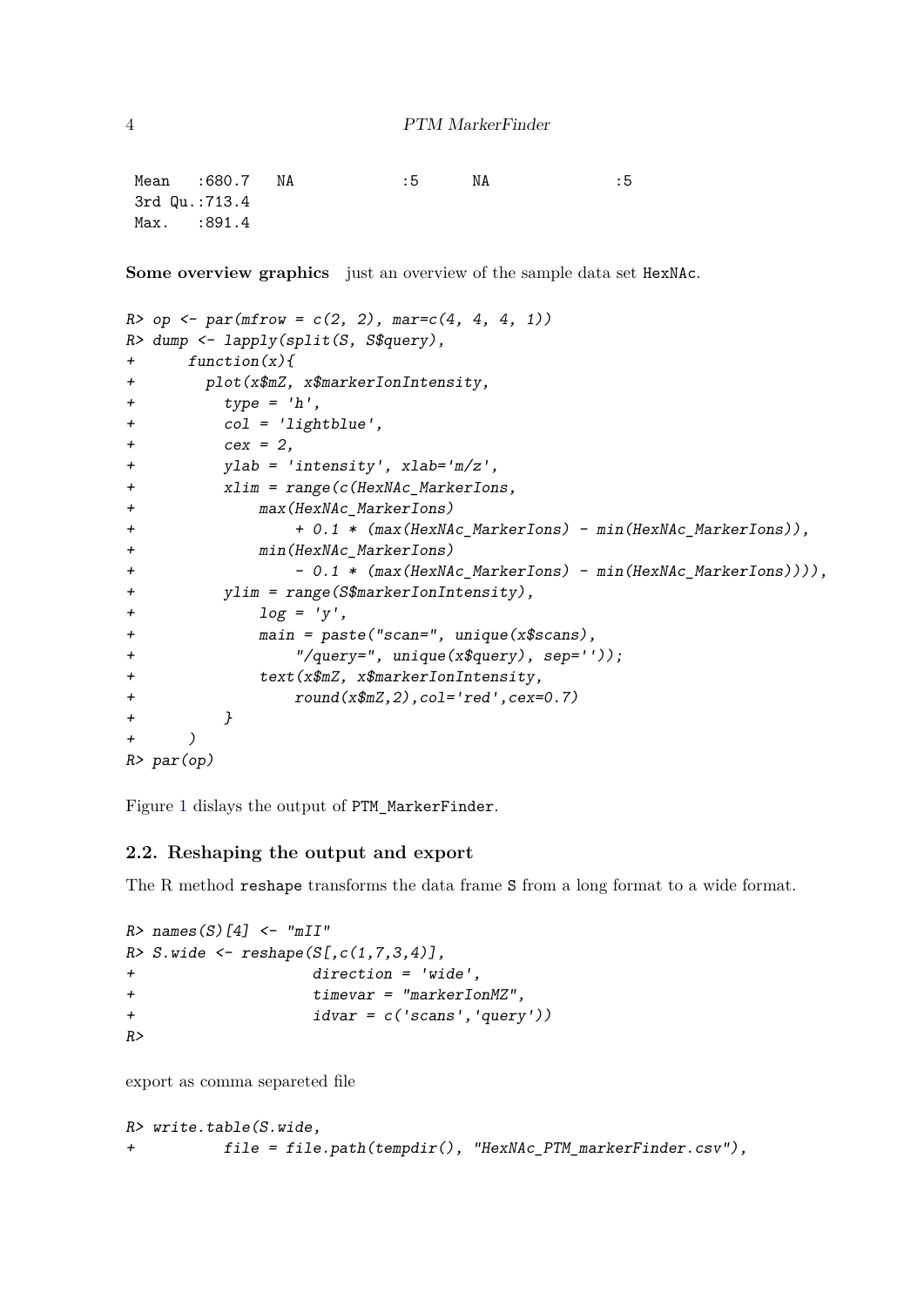

<span id="page-4-0"></span>Figure 1: Overview of the marker ions.

| scans | query | mII.126.05495 | mII.138.05495 | mII.144.06552 | mII.168.06552 | mIL204.08665 | mIL186.07608 |
|-------|-------|---------------|---------------|---------------|---------------|--------------|--------------|
| 3687  |       | 9945.00       | 1933.00       | 412.30        | 810.20        | 3273.00      |              |
| 2540  | 6     | 2945.00       | 759.20        | 195.40        | 262.90        | 998.40       | 188.50       |
| 4393  | 9     | 13620.00      | 3798.00       |               | 1526.00       | 5041.00      | 1014.00      |
| 2739  | 10    | 7327.00       | 1963.00       | 468.60        | 624.30        | 2496.00      |              |

Table 2: Result

| $\div$ | $sep = ', ',$       |
|--------|---------------------|
| $\div$ | $row.name = FALSE,$ |
| $\div$ | $col.name = TRUE$ . |
| $\div$ | $quote = FALSE)$    |

## **2.3. Visualization of the Result**

```
R> # prepare the input
R> d <- list(); d[[1]] <- HexNAc[[3]]; d[[2]] <- HexNAc[[4]]; d[[3]] <- HexNAc[[5]]
R> S <- PTM_MarkerFinder(data = d, modification = m$mono,
+ modificationName = m$desc,
+ minMarkerIntensityRatio = 3,
```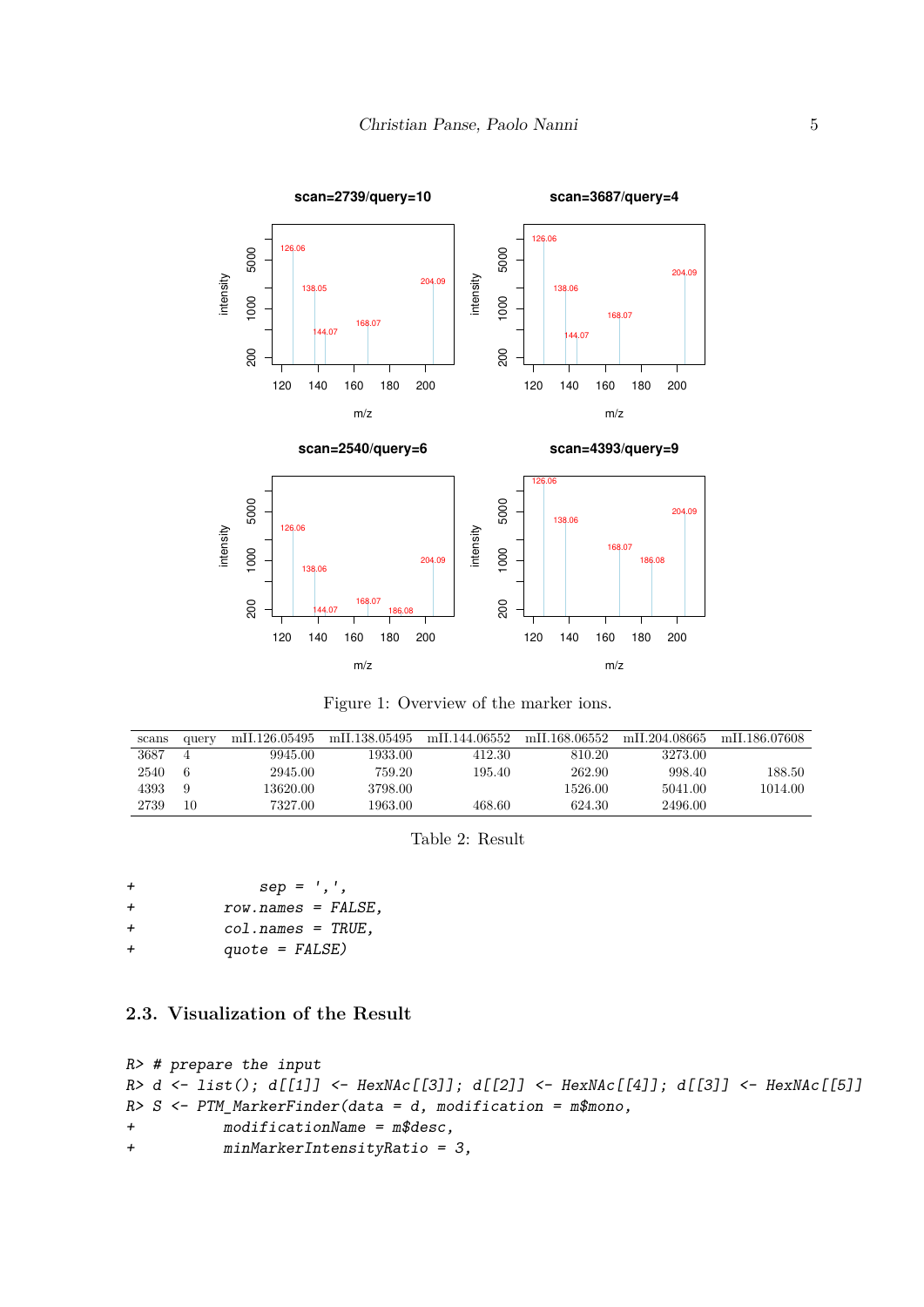+ itol\_ppm = 20, + mZmarkerIons = HexNAc\_MarkerIons)

The graphics can be seen in Figure [2.](#page-6-0)

## **3. Demonstartion**

The user can call the demonstration with

R> demo(PTM\_MarkerFinder)

#### **3.1. Other examples**

The following ADP-Ribose marker ions configuration was described by [Bilan, Leutert, Nanni,](#page-7-2) [Panse, and Hottiger](#page-7-2) [\(2017\)](#page-7-2).

R> ADP\_Ribose <- c(136.0618, 250.0935, 348.0704, 428.0367)

# **4. Session information**

An overview of the package versions used to produce this document are shown below.

- R version 4.1.3 (2022-03-10), x86\_64-pc-linux-gnu
- Locale: LC\_CTYPE=en\_US.UTF-8, LC\_NUMERIC=C, LC\_TIME=en\_US.UTF-8, LC\_COLLATE=en\_US.UTF-8, LC\_MONETARY=en\_US.UTF-8, LC\_MESSAGES=en\_US.UTF-8, LC\_PAPER=en\_US.UTF-8, LC\_NAME=C, LC\_ADDRESS=C, LC\_TELEPHONE=C, LC\_MEASUREMENT=en\_US.UTF-8, LC\_IDENTIFICATION=C
- Running under: Debian GNU/Linux 11 (bullseye)
- Matrix products: default
- BLAS: /usr/lib/x86\_64-linux-gnu/openblas-pthread/libblas.so.3
- LAPACK: /usr/lib/x86\_64-linux-gnu/openblas-pthread/libopenblasp-r0.3.13.so
- Base packages: base, datasets, graphics, grDevices, methods, stats, utils
- Other packages: lattice 0.20-45, protViz 0.7.3, xtable 1.8-4
- Loaded via a namespace (and not attached): codetools 0.2-18, compiler 4.1.3, grid 4.1.3, Rcpp 1.0.8, tools 4.1.3

# **References**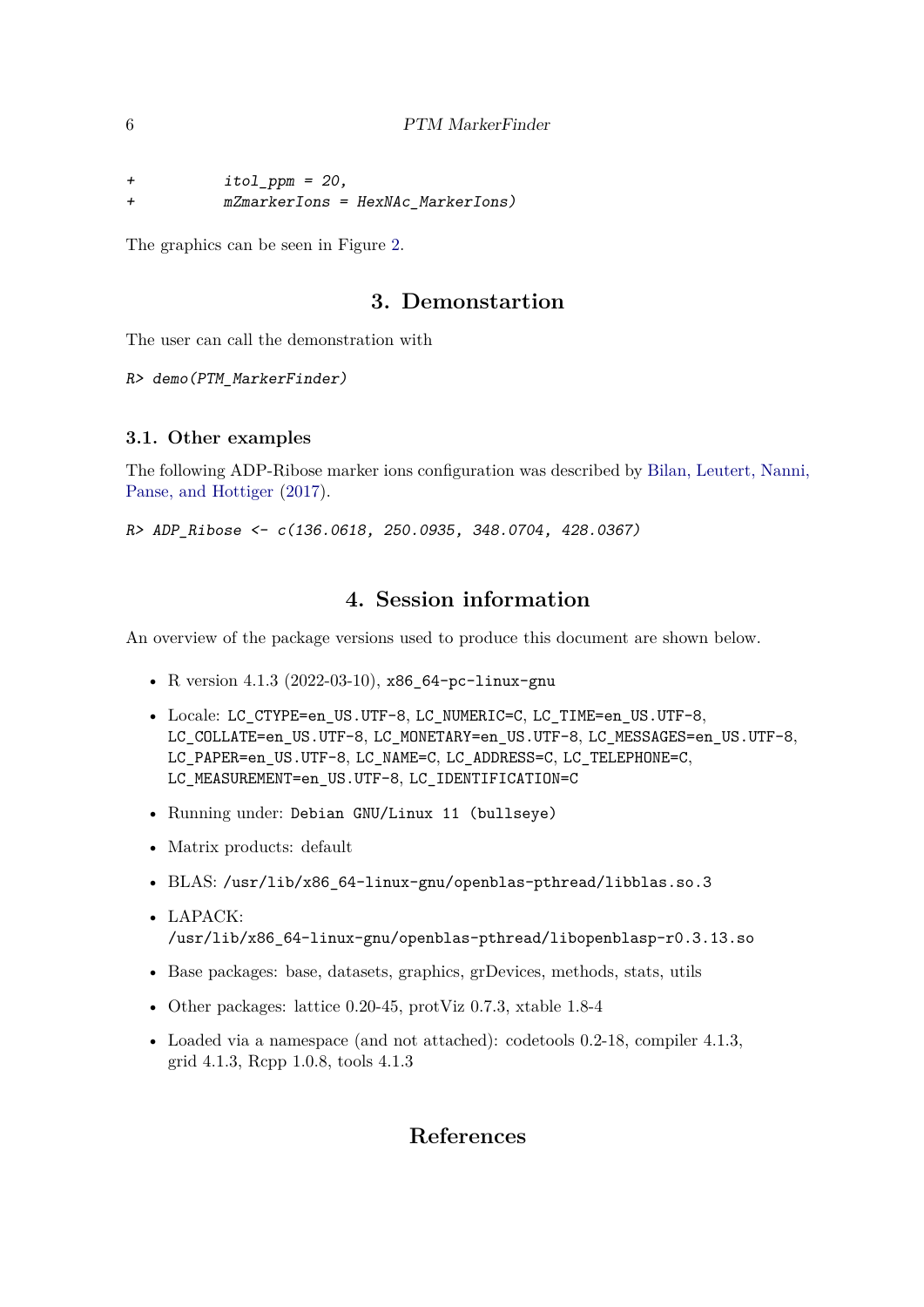<span id="page-6-0"></span><sup>0</sup> <sup>20</sup> <sup>40</sup> <sup>60</sup> <sup>80</sup> <sup>100</sup> <sup>0</sup> <sup>20</sup> <sup>40</sup> <sup>60</sup> <sup>80</sup> <sup>100</sup> Fragment Ions 147.113 yr 245.141 yr 245.141 yr 245.141 yr 245.142 yr 245.277 yr 245.305 yr 245.400 yr 245.400 yr 245.45 b4 864.468 yr 245.143 b4 863.277 yr 245.143 b4 863.277 yr 245.143 b4 863.275 b4 864.468 yr 245.143 b4  $\begin{array}{|c|c|c|c|c|}\n\hline\n\text{14} & \text{14} & \text{14} & \text{14} & \text{14} & \text{14} & \text{14} & \text{14} & \text{14} & \text{14} & \text{14} & \text{14} & \text{14} & \text{14} & \text{14} & \text{14} & \text{14} & \text{14} & \text{14} & \text{14} & \text{14} & \text{14} & \text{14} & \text{14} & \text{14} & \text{14} & \text{14} & \text{14} & \text$ 1200 1200 0 200 400 600 800 1000 1200 0 200 400 600 800 1000 1200 c8  $\mathcal{L}^{\mathfrak{O}}$  $\angle q$ E m/<br>MNVTTDSLTK / NGIyooFASP\_NHexNAc\_HCDETD.3687.3687.2 Scan 3687 s:/NGIycoFASP\_Yeast\_HCD\_ETD/NGIyooFASP\_NHexNAc\_HCDETD.raw m/x/<br>MNVTTDSLTK / NGIyooFASP\_NHexNAc\_HCDETD.36888.36888 scan 36888 s/NGIyooFASP\_^6ast\_HCD\_ETD/NGIyooFASP\_MHexNAc\_HCDETD.raw IMNVTTDSLTK / NGlycoFASP\_NHexNAc\_HCDETD.3687.3687.2 Scan 3687 s:/NGlycoFASP\_Yeast\_HCD\_ETD/NGlycoFASP\_NHexNAc\_HCDETD.raw IMNVTTDSLTK / NGlycoFASP\_NHexNAc\_HCDETD.3688.3688.2 Scan 3688 s:/NGlycoFASP\_Yeast\_HCD\_ETD/NGlycoFASP\_NHexNAc\_HCDETD.raw 1000 1000 20% 204.09 c6 relative marker ions % **relative marker ions %** 3% 144.07 5% 168.07 c5 y8 y8  $\mathbf{B}$ 61% 126.06 12% 138 **scantype: HCD / peptide sequence: IMN[HexNAc]VTTDSLTK**  $n + 1 + 4$ **scantype: ETD / peptide sequence: IMN[HexNAc]VTTDSLTK**  $500$  $800$ y7 z7 c3 19.4% and the same lines. **% marker ion intensities** b۸ % marker ion intensities 600 600 ن<br>با ŗ۸ Intensity Fault des al. 64 y4 iz∧<br>Pz ودائط المد 204.1 200 400 400 140 160 180 200 180 y3 168.1 m/z 160  $140$ 138.1 144.1 b2 126.1 <sup>2000</sup> <sup>6000</sup> <sup>10000</sup> 200 200 Intensity y1  $\mathbf{e}_\mathbf{r}$ 204.1 200 140 160 180 200 protein sp|P39685|PO152\_YEAST m/z 713.358276<br>m/z 713.358276<br>charge 2<br>ionScore 33.21 180 168.1  $\circ$ m/z 160  $\circ$  $\circ$  $\circ$  $140$ 138.1 144.1 126.1 0 2000 10000 10000 10000 10000 10000 10000 10000 10000 10000 10000 10000 10000 10000 10000 10000 10000 10000 10000 10000 10000 10000 10000 10000 10000 10000 10000 10000 10000 10000 10000 10000 10000 10000 10000 10000 10000 0 2200 1200 2200 −2.5 −2.0 −1.5 −1.0 intensity ppm error intensity